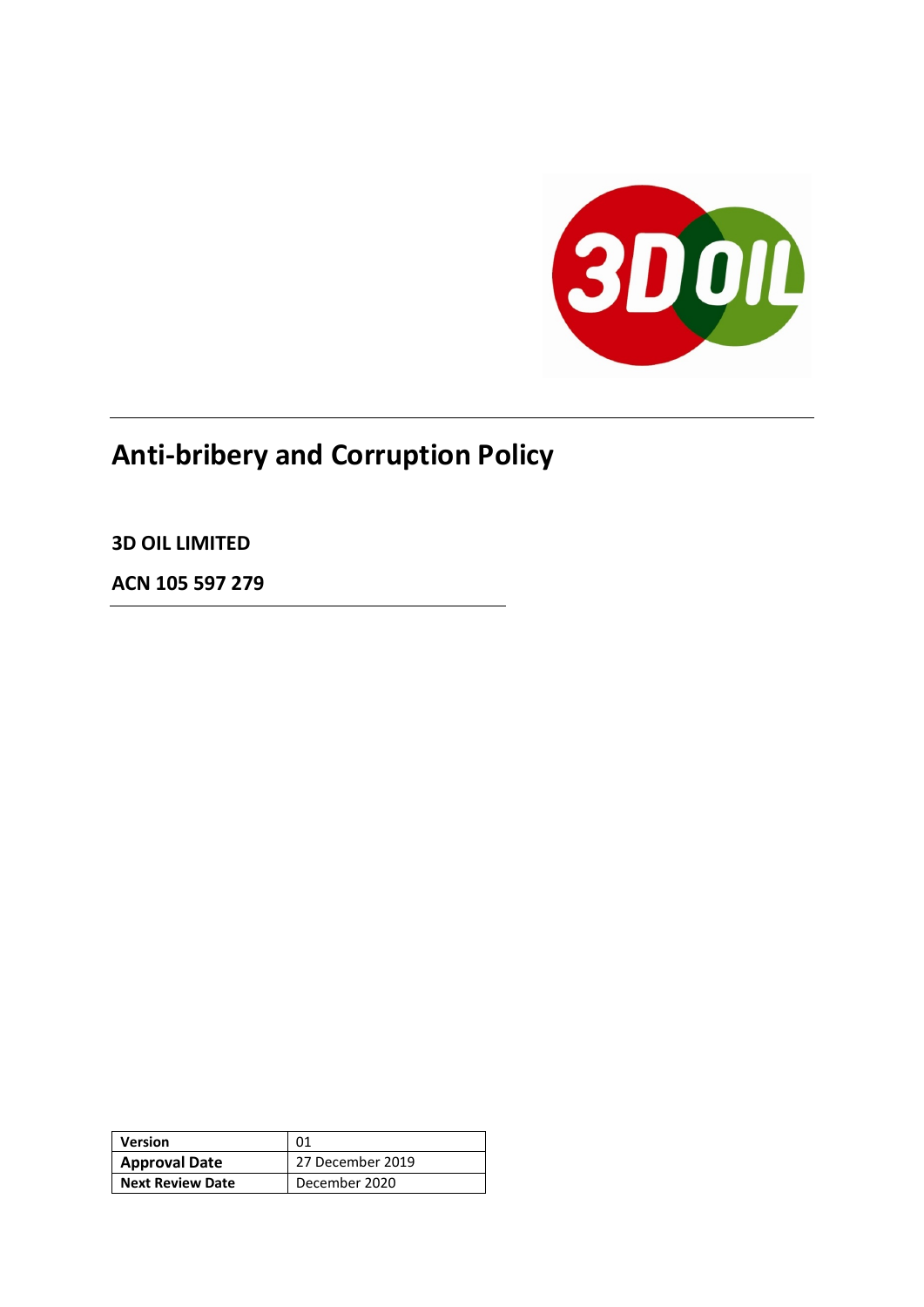# **1. Introduction**

- 1.1 3D Oil Limited (**Company** or **3D Oil**) and its subsidiary companies is committed to conducting its operations and business activities with integrity and preventing bribery or corruption by any of its directors, officers, employees or any other party acting on its behalf. 3D Oil is committed to complying with all laws that apply to it, including anti‐bribery and corruption laws.
- 1.2 The purpose of the Anti-Bribery and Corruption Policy (**Policy**) is to:
	- (a) supplement 3D Oil's Code of Conduct by setting out the conduct expected by the Company to minimise the risk of bribery or corruption occurring in connection with its operations and activities; and
	- (b) provide guidance on how to deal with instances of bribery or corruption.

# **2. Application of this Policy**

2.1 This Policy applies to 3D Oil and its directors, officers, employees, secondees, and other individuals or entities that are effectively controlled by 3D Oil (**3D Oil Personnel**).

# **3. Prohibition on bribery and corruption**

- 3.1 Bribery and corruption in any form are prohibited.
- 3.2 Bribery involves the offering, giving, soliciting or accepting of a benefit (monetary or otherwise) to any person where the benefit is:
	- (a) not legitimately due;
	- (b) offered or given to that person with the intention of influencing them in the exercise of their duties or functions; and
	- (c) offered or given with the intention of obtaining business or a business advantage that is not legitimately due to 3D Oil.
- 3.3 For the avoidance of any doubt:
	- (a) this prohibition on bribery applies irrespective of whether the person sought to be influenced works in the public or private sector;
	- (b) the prohibition applies throughout the world;
	- (c) it is irrelevant whether a bribe is accepted or ultimately provided. Merely offering a bribe is a contravention of this Policy and usually is sufficient for an offence to be committed; and
	- (d) this prohibition is not subject to any local customs or business practices.
- 3.4 Also, for the avoidance of doubt, in this Policy **Public Official** means anyone who is:
	- (a) a member of any legislative, administrative or judicial body;
	- (b) a party official or a candidate for political office;
	- (c) an employee, official or contractor of a government body or a wholly or partially state‐ owned enterprise;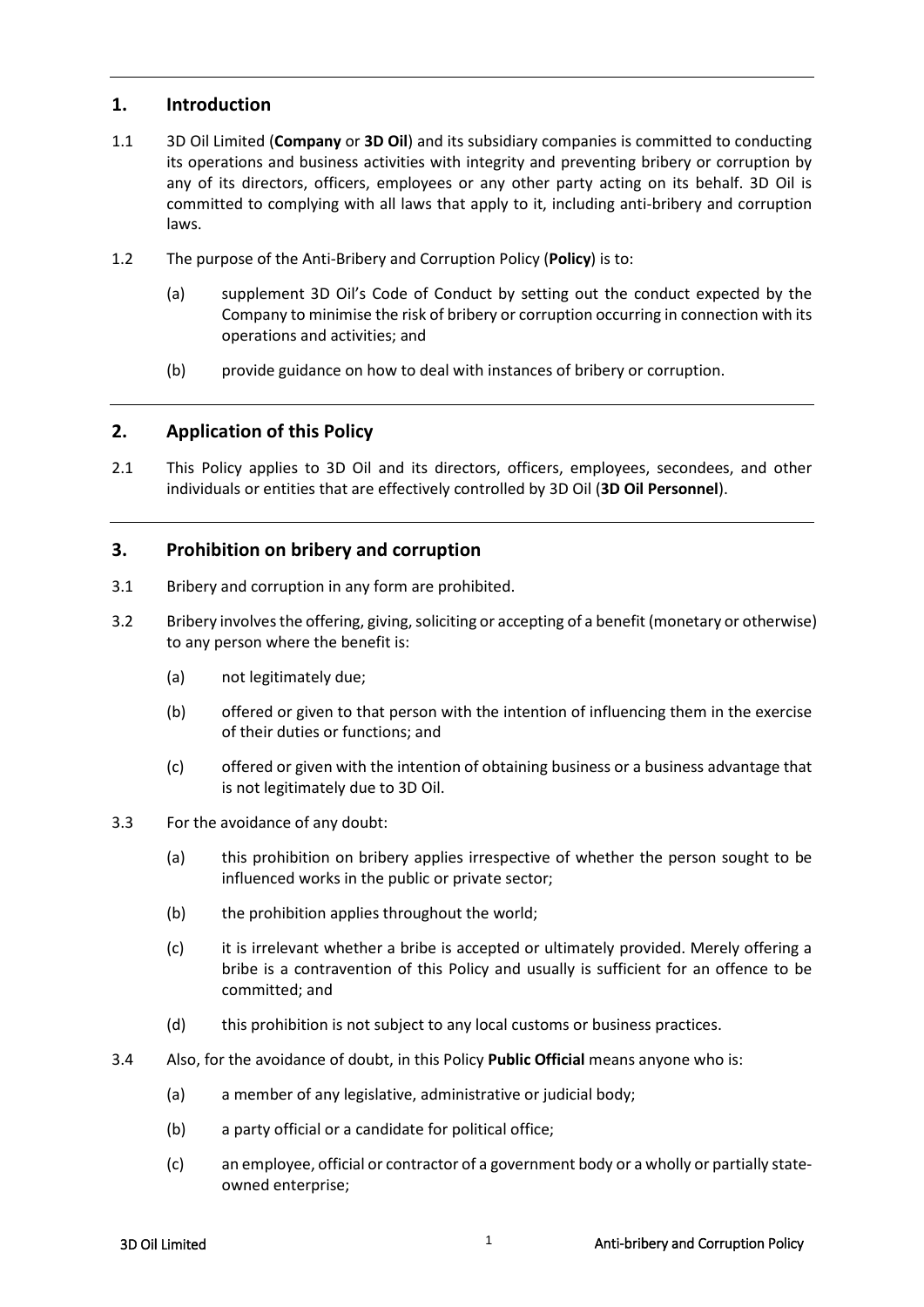- (d) an official, employee or contractor of any public international organisation (such as the United Nations, the World Bank or the International Monetary Fund);
- (e) a person who holds themselves out to be an intermediary of a Public Official;
- (f) a member of a royal family; or
- (g) a commercial entity, or the directors, officers or employees of a commercial entity, in which a government body has a significant ownership interest or over which it otherwise exerts control (i.e. a foreign public enterprise).

#### **4. Gifts and entertainment**

- 4.1 3D Oil does not permit the exchange of gifts or involvement in hospitality activities that is beyond general commercial practice or that occurs in circumstances that could be considered to give rise to undue influence.
- 4.2 The offer or acceptance of gifts or hospitality is permitted where it:
	- (a) is for a legitimate business purpose, which may include developing business relationships;
	- (b) does not take place with Public Officials from which a decision regarding any licence, permit, authorisation or any other official act or decision is pending;
	- (c) involves, or is reasonably likely to involve, a third party paying for travel or accommodation, and that payment is approved by the Executive Chairman or CFO;
	- (d) complies with the local law and government policies of the country in which the expenditure is made;
	- (e) is given in an open and transparent manner;
	- (f) does not include cash, loans or cash equivalents (such as gift certificates or vouchers); and
	- (g) complies with the financial approval requirements referred to below.
- 4.3 3D Oil Personnel must obtain approval from their direct supervisor (or in the case of directors or officers from the Executive Chairman) before accepting or offering any gift or hospitality where it is reasonably foreseeable that the gift or hospitality will exceed AU\$200 in value (**Threshold Value**).
- 4.4 A declaration must be made in the Gifts and Entertainment Register where the offer or acceptance of gifts (including personal favours) or hospitality is over the Threshold Value. The entry must:
	- (a) include the value (or approximate value) of the gift or hospitality and whether the gift or invitation to participate in hospitality was accepted or declined; and
	- (b) must be accurate and must not distort or disguise the true nature of the entry.
- 4.5 The Gifts and Entertainment Register will be reviewed by the CFO or Company Secretary every six months.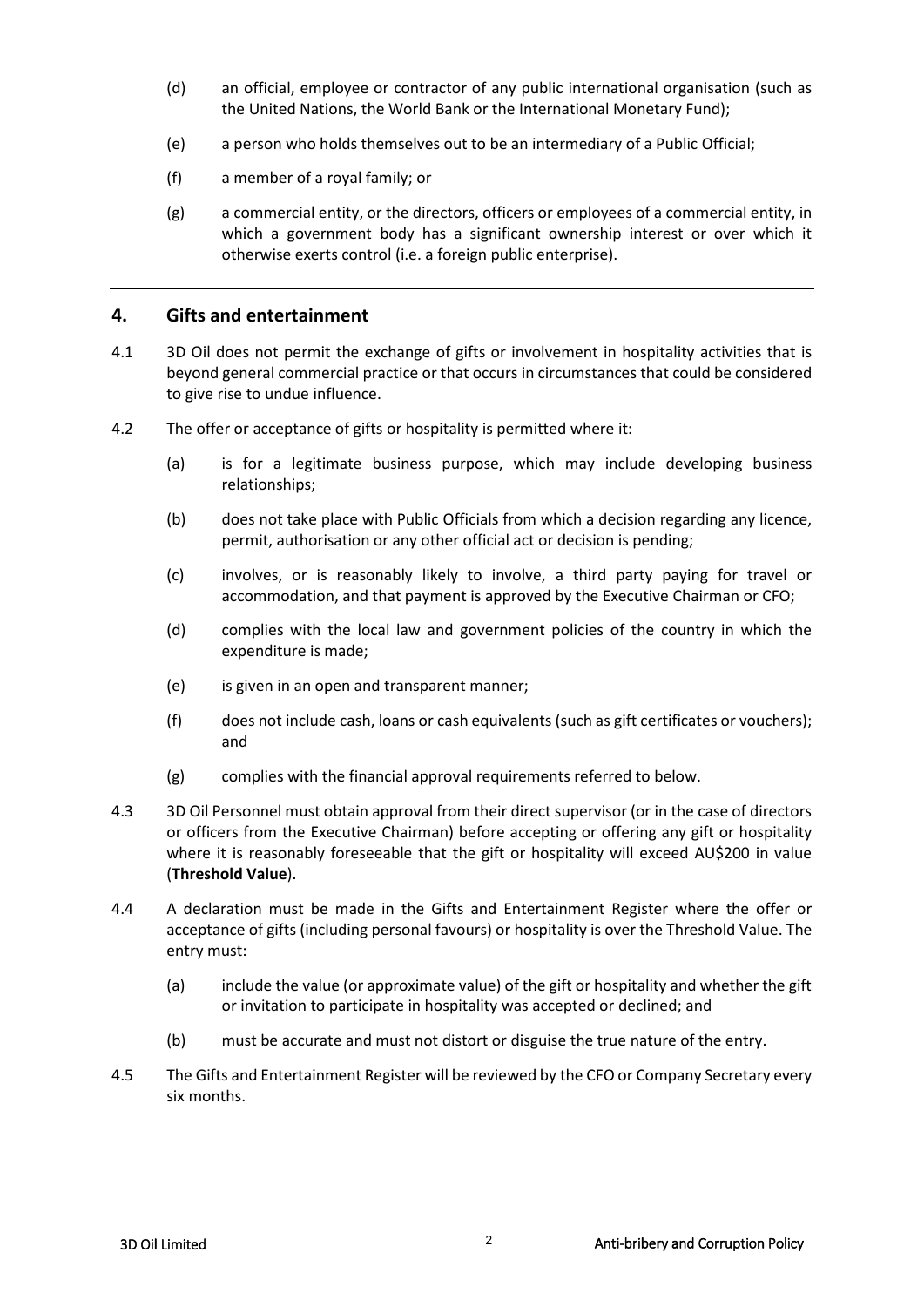# **5. Prohibition on facilitation payments and secret commissions**

- 5.1 The making of facilitation payments is prohibited. Facilitation payments are typically minor unofficial payments to Public Officials made either directly or indirectly to expedite or secure the performance of a routine government action (for example, to facilitate the expedition of applications for visas or licences.
- 5.2 The giving or receiving of secret commissions is prohibited. Secret commissions typically arise where a person or entity (such as an employee of 3D Oil) offers or gives a commission to an agent or representative of another person (such as a contractor of 3D Oil) which is not disclosed by that agent or representative to their principal. Such a payment is made as an inducement to influence the conduct of the principal's business.

# **6. Donations**

# **Political donations**

- 6.1 3D Oil Personnel must not, on behalf of the Company, make a political donation to any political party, politician or candidate for public office in any country unless the donation has been approved in advance by the Board and complies with the local law and government policies of the jurisdiction where the donation is made. It must also be recorded accurately in 3D Oil's accounts.
- 6.2 Attendance at political gatherings, meetings and functions in a professional capacity is permitted where there is a legitimate business purpose. Records of attendance (and the cost of attendance) must be declared in the Gifts and Entertainment Register.

#### **Charitable donations and social programs**

- 6.3 Apart from political donations, 3D Oil may make charitable donations and contribute to social programs (e.g. community education and health programs) as permitted by local laws and practices. No charitable donation or social programs may be offered or made on behalf of 3D Oil without the prior approval of the Executive Chairman.
- 6.4 Care must be taken to ensure that charitable donations and social programs are applied for a legitimate and appropriate purpose.

# **7. Engaging with third parties**

- 7.1 Before engaging with a third party, employees must conduct a risk assessment of whether the prospective third party is exposed to corruption risks or otherwise exposes 3D Oil to corruption risks.
- 7.2 In situations where a corruption risk is identified, 3D Oil employees must ensure:
	- (a) The third party understands 3D Oil does not tolerate bribery or corruption in any form;
	- (b) The third party is aware of this policy and understands it applies to them; and
	- (c) Where appropriate/necessary, reference to this policy is included in any contract/agreement with third parties.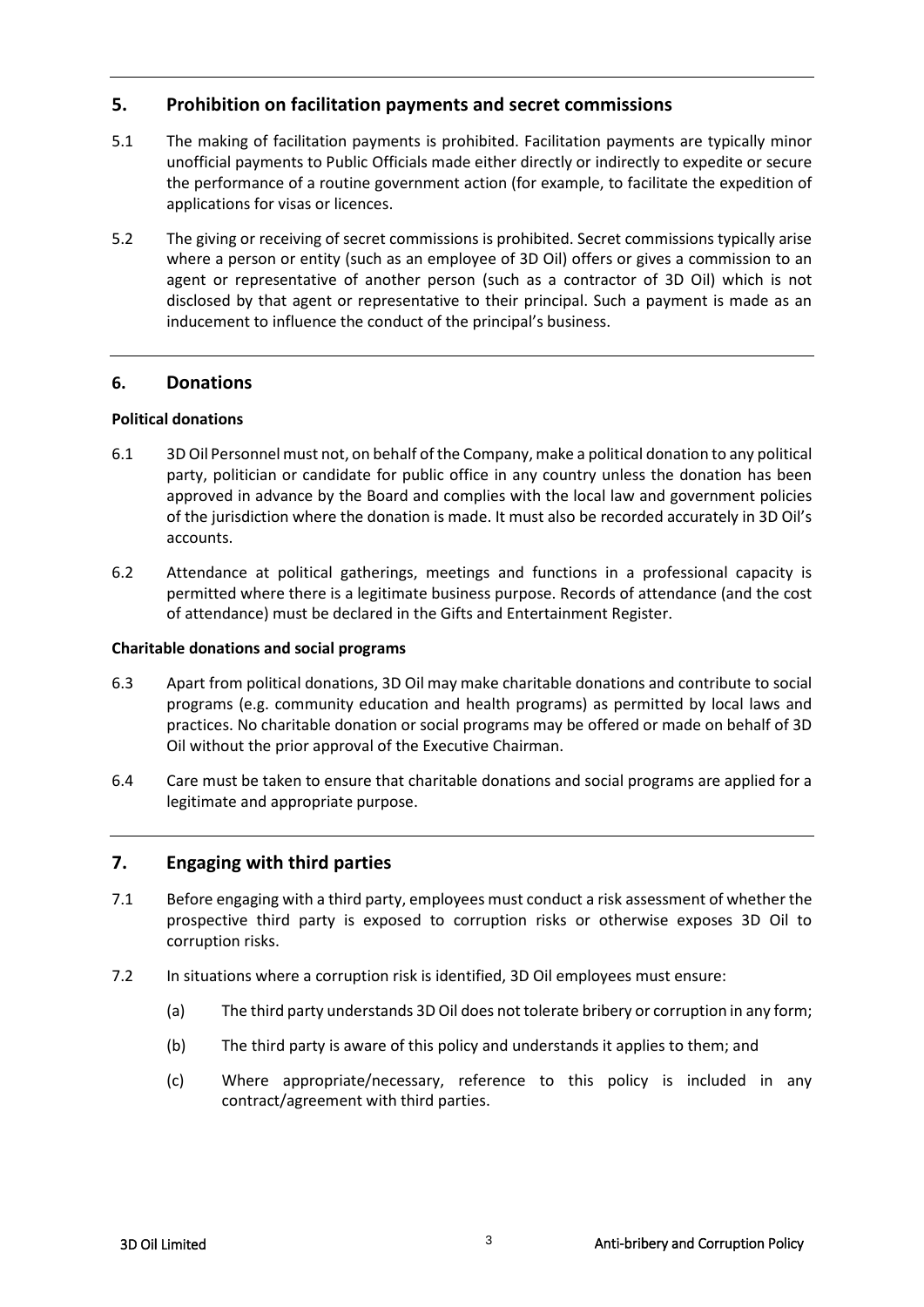# **8. Accounting, books and records**

- 8.1 Internal financial recording and accounting systems and procedures must be maintained to make and keep books and records which accurately and fairly reflect, in reasonable detail, the parties, the payment arrangements and the purpose of all transactions and disposition of assets.
- 8.2 No undisclosed or unrecorded fund or account may be established for any purpose.

# **9. Compliance with local laws required**

- 9.1 This Policy reflects the laws applicable to the Company. As such, compliance with the Policy should generally result in compliance with local laws. Nevertheless, 3D Oil Personnel should ensure that they are familiar with local laws and, where a law imposes a higher standard than the Policy, 3D Oil Personnel operating in that country must fully comply with the higher standard.
- 9.2 In appropriate instances, the Company will provide country-specific directions for 3D Oil Personnel and 3D Oil subsidiaries operating in Countries outside of Australia.

# **10. Consequences on non-compliance**

- 10.1 Bribery and the other types of improper payments prohibited by this Policy are prohibited under the laws of the countries in which commercial dealings on behalf of the Company take place.
- 10.2 Under relevant laws, for companies, possible consequences of contravention include the imposition of substantial fines, exclusion from tendering for government or private contracts and reputational damage. For individuals, possible consequences include criminal and civil liability with associated significant fines and/or lengthy terms of imprisonment.
- 10.3 Further, any breach of this Policy by 3D Oil Personnel or third parties acting on the Company's behalf is a serious matter that will be investigated and addressed by the Company. It may result in disciplinary action, including immediate termination of employment or engagement with 3D Oil.

# 11. **Reporting procedures and queries**

- 11.1 3D Oil Personnel must report any instance where they believe that non-compliance with the Policy has occurred, is occurring, or is being planned, as soon as they become aware of it.
- 11.2 The report should be made to the Executive Chairman and/or Company Secretary. Reports may be made anonymously. 3D Oil will make available an email address for this purpose.
- 11.3 All disclosures will be taken seriously, thoroughly investigated and treated with the utmost confidentiality.
- 11.4 3D Oil Personnel are also encouraged to contact the Company Secretary if they have any questions or concerns regarding this Policy or subject matter to which this Policy relates. Any enquiries will be treated with the utmost confidentiality.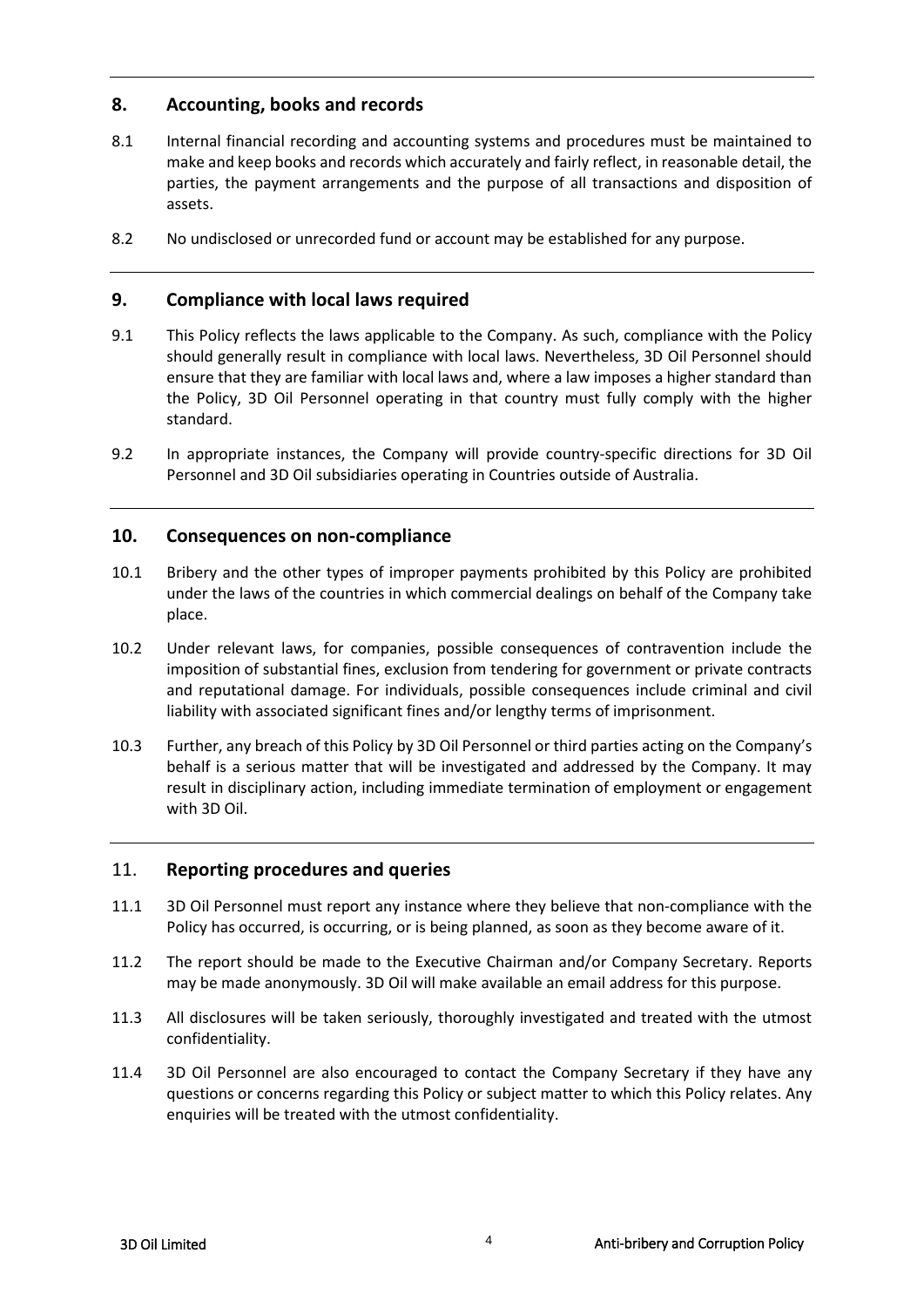# 12. **Protection from sanction**

- 12.1 3D Oil Personnel will not be subjected to any form of punishment or reprisal from 3D Oil for:
	- (a) raising a concern regarding, or reporting, any instance of, non‐compliance or suspected non-compliance with this Policy, provided the report is made in good faith; or
	- (b) refusing to provide or receive a bribe or for refusing to participate in corrupt activity.
- 12.2 3D Oil prohibits retaliatory action by 3D Oil Personnel against any induvial who:
	- (a) Refuses to follow any directive or participate in any activity in circumstances where they are concerned that doing so may amount to a breach of this Policy; and/or
	- (b) Is involved in the reporting of conduct which they believe or suspect amounts to noncompliance with this Policy;

regardless of whether or not the targeted individual is 3D Oil Personnel.

# **13. Review of this Policy**

- 13.1 The Company Secretary will review this Policy annually or as often as he or she considers necessary.
- 13.2 Any amendment to this Policy must be approved by the Board.

# **14. Approved and Adopted**

14.1 This Policy was approved and adopted by the Board on 27 December 2019.